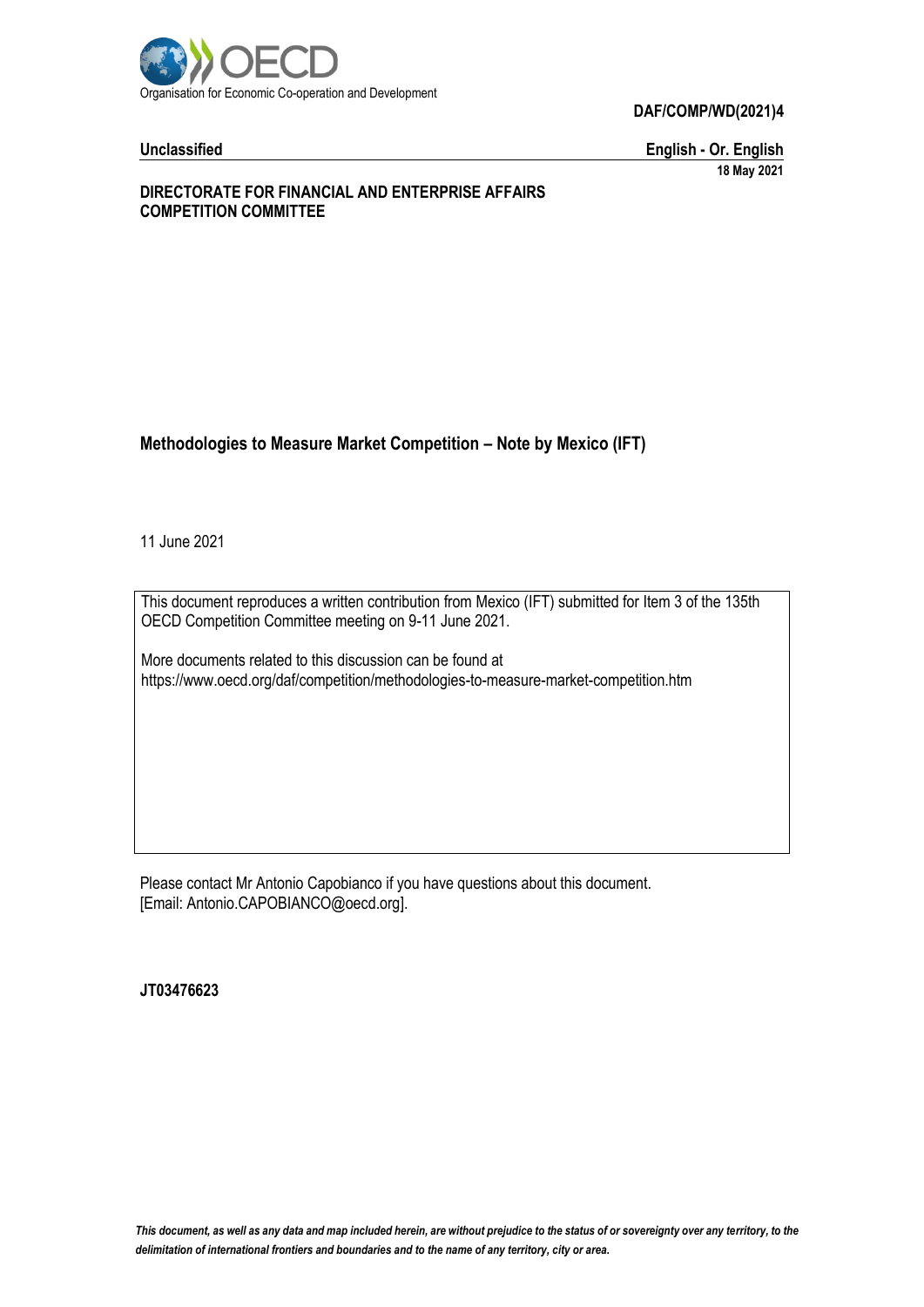# *Mexico Federal Telecommunications Institute (IFT)*

#### **1. Abstract**

1. This note aims to share methodologies and tools to measure competition in the Mexican telecommunications and broadcasting (T&B) sectors used by the Federal Telecommunications Institute (IFT). It also presents the Telecommunications Information Bank (BIT, by its acronym in Spanish) as one of the tools that allows the IFT to estimate those measures.

# **2. About the IFT**

2. IFT is an autonomous competition authority and regulator of the T&B sectors in Mexico. Since its foundation, efforts have been made to measure market competition for the purposes of obtaining a diagnostic of the current state and evolution of competition in the different markets within these sectors.

3. Some of the main services markets that the IFT monitors are mobile voice and data, pay TV, fixed voice and data, open-air TV and radio. Fixed services (wired or wireless) have been usually considered to be local and mobile services, to be national.

#### **3. Market competition measurements commonly used by the IFT**

4. The IFT uses market competition measurements that the OECD recommends, including indicators such as market shares, the Herfindahl Hirschman Index (HHI), the erosion of shares through time, price indexes and profit margins, among others. The estimation of those indicators are highly dependent on the kind and quality of information available to the IFT in each instance.

5. Since Mexico is a geographically large country, measuring competition in many local markets has been a challenge because for many of the local markets there is no official registry of market performance. For example, the IFT does not collect data of prices of these local markets in the broadcasting sector and there are no trade associations or other private entities that make reliable registers of them.

6. Typically, the methodology employed to measure competition in the broadcasting sector has been the use of concentration indexes with regard to assigned concessions at a national, regional or local level. Also, in those locations where there is available information, market shares in terms of audience have been used. The following information about these measurements has been recently published in a couple of diagnostic studies, namely the Diagnostic Study of Radio Services and the Diagnostic Study of Open-Air TV Services<sup>1</sup>.

7. In the commercial radio services, the IFT considered 244 geographic zones in the FM band. In 136 of these zones in which there was more than one provider, the IFT

<sup>&</sup>lt;sup>1</sup> These studies are available in Spanish at: [http://www.ift.org.mx/industria/competencia](http://www.ift.org.mx/industria/competencia-economica/competencia-economica/estudios)[economica/competencia-economica/estudios.](http://www.ift.org.mx/industria/competencia-economica/competencia-economica/estudios)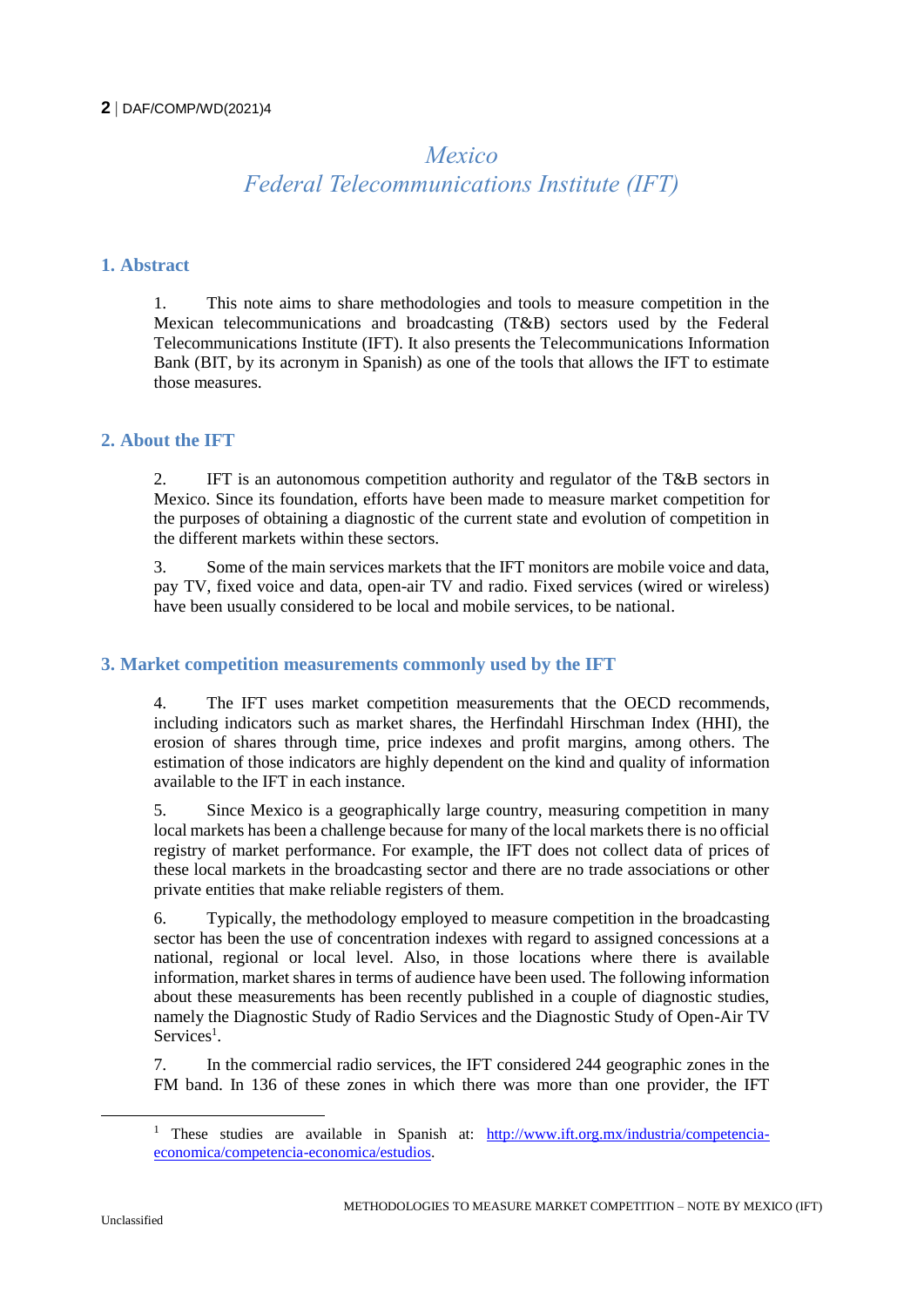calculated the HHI based on the share of concessions held by different groups of economic interest. In 56 of these zones, the HHI decreased in the period from 2014 to 2018; in 63, it remained unchanged; and in 17, it increased. In 40 geographic zones, FM radio services were provided for the first time in the same period. These changes in the overall competition conditions in this service are the product of the implementation of the first public bid of radio spectrum concessions in Mexico in 20 years and an important number of secondary market transactions.

8. In the commercial open-air TV services, the IFT considered information from 88 geographic areas throughout the country; 74 of them in metropolitan areas. In 72 of these, the HHI calculated based on the share of concessions held by different groups of economic interest decreased in the period from 2014 to 2019; and it remained unchanged in the rest of them. At the national level, the HHI based on audience share decreased from 5,299 to 4,346 points and the HHI based on terms of concessions decreased from 4,573 to 3,215 points. These changes in the overall competition conditions in this service are the product of the implementation of two public bids of new radio spectrum concessions carried out by the IFT in this period.

9. Another kind of methodology typically used to measure competition is the use of price indexes. These are used to identify the dynamics of price setting in a given market, and the level and trend of the index is compared to a benchmark, that may be a previous period of time of the same index or the index from another service or geographic market. These price indexes are constructed by the National Institute of Statistics and Geography (INEGI, by its acronym in Spanish) and reported in the BIT.

10. In the mobile service, considering an advocacy use of the measurement, the IFT has used the mobile telephony price index to measure the improvement in competition conditions in this service at a national level, as a result of different regulatory measures established in the Telecommunications Reform of 2013 and the Federal Telecommunications and Broadcasting Law enacted in 2014, the main of which is the regulation of the mobile termination rate of the preponderant economic agent in the telecommunications sector (also declared an agent with substantial market power (SMP) in that market) and the elimination by law of long distance rates.

11. For example, in the document called Results of the Telecommunications and Broadcasting Reform<sup>2</sup>, updated to track the period from 2013 to 2018, the IFT identifies a decrease of 25.3% in the telecommunications services index in the period from June 2013 to March 2018, in comparison with an increase of the overall national consumer price index of 21% in the same period. The telecommunications services index includes prices of mobile and fixed telephony, internet, national and international long distance and fixed telephony terminal equipment. The mobile services index had a greater decrease of 43.1% in the same period.

12. A similar methodology was used by the IFT in a declaration of an agent with SMP in 35 local pay TV markets.<sup>3</sup> This kind of declaration has the purpose of enabling the imposition of specific regulation over the agent, aimed at controlling the exercise of such market power.

<sup>2</sup> Available in Spanish at:

[http://www.ift.org.mx/sites/default/files/contenidogeneral/estadisticas/resultadosreformatyrmarzo2](http://www.ift.org.mx/sites/default/files/contenidogeneral/estadisticas/resultadosreformatyrmarzo2018.pdf) [018.pdf.](http://www.ift.org.mx/sites/default/files/contenidogeneral/estadisticas/resultadosreformatyrmarzo2018.pdf)

<sup>3</sup> Resolution file DC-002-2019 available in Spanish at: [http://apps.ift.org.mx/publicdata/VP\\_181120\\_436.pdf.](http://apps.ift.org.mx/publicdata/VP_181120_436.pdf)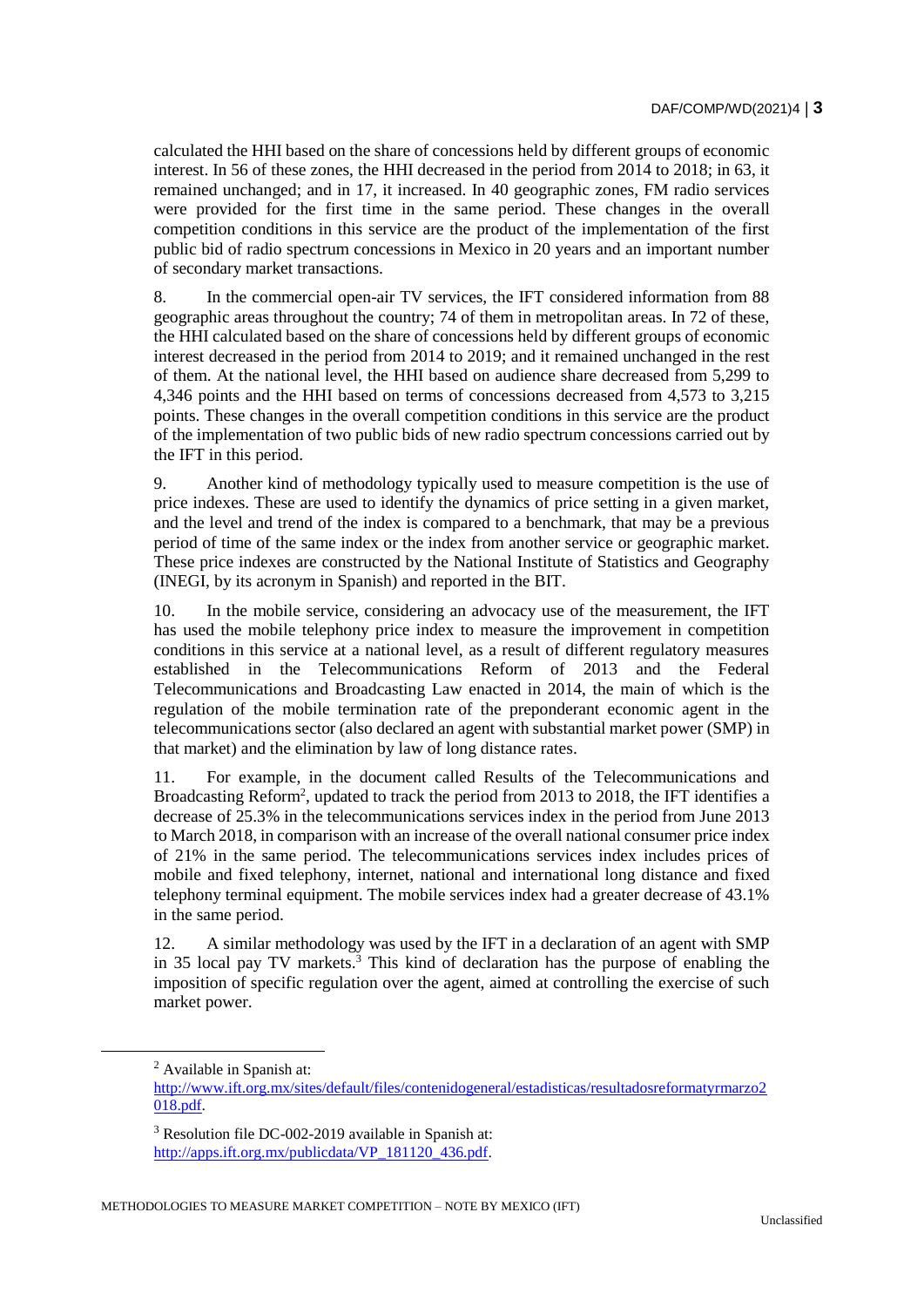#### **4** DAF/COMP/WD(2021)4

13. In this proceeding, the IFT used the pay TV price indexes of six cities that comprised the 35 markets in the period from July 2015 to June 2019, in comparison with the price indexes of fixed broadband and telephony (that included the mobile and fixed telephony price indexes). The first one showed an average increase of 45.37% and the second and third a 26.67% and 43.9% decrease in that period. This was taken as direct evidence of the capacity of the economic agent to fix prices in the markets without the competitors being able to counteract it.

14. It is worth noting that in this proceeding, the IFT explicitly declared that in the market power analysis, specifically the analysis to determine if the agent has the capacity to fix prices or restrict the output of the market without the competitors being able to counteract it, the main evidentiary role was left to the indirect evidence conformed of the joint review of the position of the competitors in the market (e.g. their market shares) and the structural conditions of the market that allow these competitors to maintain their position (e.g. the existence and nature of barriers to entry). The direct evidence, mainly arising from information on prices and profit margins, was given a secondary support role.

15. In the analysis of mergers and acquisitions, it is less common for the IFT to use direct evidence of this kind and it relies mainly in the analysis of indirect evidence for determining the unilateral effects of the transactions. This may be a result of the shorter time it has for conducting merger and acquisitions reviews in comparison with other proceedings.

## **4. Telecommunications Information Bank (BIT)<sup>4</sup>**

16. The BIT is an interactive tool that shows a summary of economic indicators and the evolution of the T&B sectors at national level, and growth rates compared to previous periods, with quarterly updates. The BIT is used to consult, analyze, explore and download data, from which the IFT monitors the development of the T&B sectors.

17. The BIT was developed with an intelligence and business analysis perspective in order to generate knowledge about the performance of telecommunications in Mexico, to facilitate decision-making by the different agents that participate in the sector, and to strengthen telecommunications public policy design.

18. Likewise, the BIT allows data download with a graphic explorer to carry out personalized queries, generate variables, carry out complex sector analyzes, construct dashboards indicators and graphically analyze series in a period.

19. To navigate the BIT, it is not necessary to have any specific software or hardware; only a computer with an internet connection is required. In addition, the information available for download comes in open data format.

20. SAS Visual Analytics developed the BIT tool for the visualization and exploitation of data, internationally recognized and used in sectors such as banking or insurance and surety. In Mexico, SAS is used by Mexican institutions such as the Credit Bureau, the Service Tax Administration (SAT) or some areas of the central bank (Banco de México). At the time that the IFT launched this tool in 2016, no public, private or international institution in the world had made the SAS graphic browser freely available to the public.

21. With the BIT, the IFT is at the forefront in matters of transparency, open data and availability of information from T&B sectors in the international level.

<sup>4</sup> Available at:<https://bit.ift.org.mx/BitWebApp/>